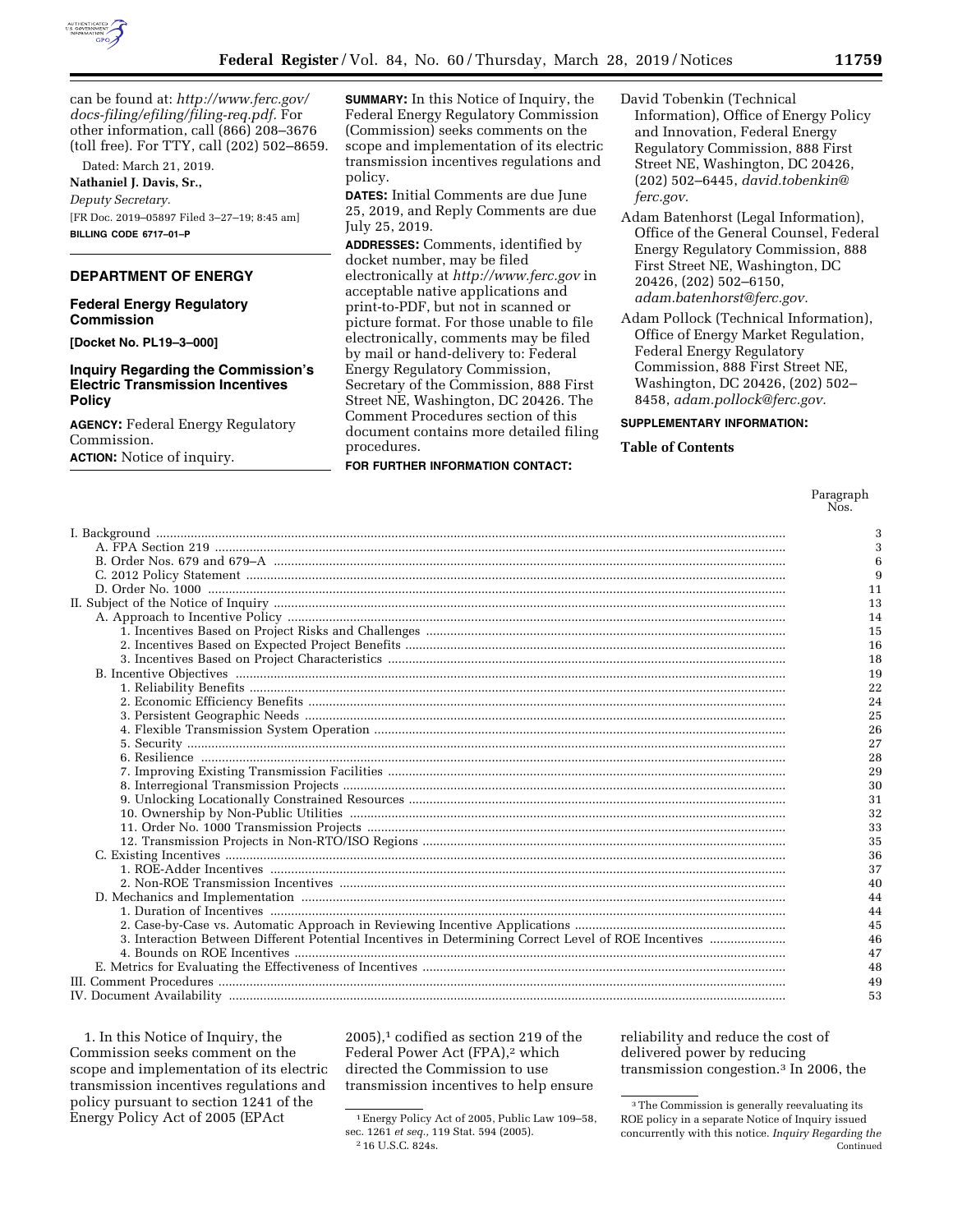Commission implemented section 1241 by issuing Order No. 679,4 which established the Commission's basic approach to transmission incentives and enumerated a series of potential incentives that the Commission would consider. The Commission subsequently refined its approach to transmission incentives in a 2012 policy statement (2012 Incentives Policy Statement), which provided guidance on the Commission's interpretation of Order No. 679 and its approach toward granting transmission incentives, but did not alter the Commission's regulations or Order No. 679's basic approach to granting transmission incentives.

2. It has been nearly 13 years since the Commission promulgated Order No. 679 and nearly seven years since the Commission issued a policy statement to provide additional guidance regarding its evaluation of applications for transmission incentives under FPA section 219.5 In that time, there have been a number of significant developments in how transmission is planned, developed, operated, and maintained. In light of those developments and the records compiled in various incentives proceedings before the Commission, we believe that it is appropriate to seek comment from stakeholders on the scope and implementation of the Commission's transmission incentives policy and on how the Commission should evaluate future 6 requests for transmission incentives in a manner consistent with Congress's direction in section 219. Accordingly, through this Notice of Inquiry, the Commission solicits comments on variety of issues related to transmission incentives policy, as discussed in the following sections.

### **I. Background**

*A. FPA Section 219* 

3. Prior to 2005, the Commission considered requests for certain transmission incentives pursuant to

5*Promoting Transmission Investment Through Pricing Reform,* 141 FERC ¶ 61,129 (2012) (2012 Incentives Policy Statement).

FPA section 205.7 In 2005, Congress amended the FPA to, as relevant here, add a new section 219.8 Section 219(a) ''directed FERC to promulgate a rule providing incentive-based rates for electric transmission for the purpose of benefitting consumers through increased reliability and lower costs of power.'' 9 Section 219(b) included a number of specific directives in the required rulemaking, including that the Commission should:

• Promote reliable and economically efficient transmission and generation of electricity by promoting capital investment in the enlargement, improvement, maintenance, and operation of all facilities for the transmission of electric energy in interstate commerce, regardless of the ownership of the facilities; 10

• provide a return on equity that attracts new investment in transmission facilities, including related transmission technologies; 11

• encourage deployment of transmission technologies and other measures to increase the capacity and efficiency of existing transmission facilities and improve the operation of the facilities; 12 and

• allow the recovery of all prudently incurred costs necessary to comply with mandatory reliability standards issued pursuant to section 215 of the FPA,13 and all prudently incurred costs related to transmission infrastructure development pursuant to section 216 of the FPA.14

4. Section 219(c) requires that the Commission shall, to the extent within its jurisdiction, provide for incentives to each transmitting utility or electric utility that joins a Transmission Organization 15 and ensure that any costs recoverable pursuant to this subsection may be recovered by such utility through the transmission rates

9*California Pub. Utilities Comm'n* v. *FERC,* 879 F.3d 966, 970 (9th Cir. 2018).

13FPA section 215 addresses the Commission's role in ensuring electric reliability of the bulk power system. *Id.* 824o.

14 *Id.* 824s(b)(4). FPA section 216 addresses designation of and siting of transmission facilities within National Interest Electric Transmission Corridors. *Id.* 824p.

15The Commission defines a Transmission Organization as a Regional Transmission Organization, Independent System Operator, independent transmission provider, or other transmission organization finally approved by the Commission for the operation of transmission facilities. 18 CFR 35.35(b)(2).

charged by such utility or through the transmission rates charged by the Transmission Organization that provides transmission service to such utility.

5. Finally, section 219(d) provides that all rates approved pursuant to a rulemaking adopted pursuant to section 219 are subject to the requirement in FPA sections 205 and 206 that all rates, charges, terms, and conditions be just and reasonable and not unduly discriminatory or preferential.

## *B. Order Nos. 679 and 679–A*

6. On July 20, 2006, the Commission issued Order No. 679, fulfilling the rulemaking requirement in section 219(a). The Commission explained that, to receive an incentive, an applicant must satisfy the statutory threshold set forth in section 219(a) by demonstrating that the transmission facilities for which it seeks incentives either ensure reliability or reduce the cost of delivered power by reducing transmission congestion. If the applicant satisfies that threshold, it must then demonstrate that there is a nexus between the incentive sought and the investment being made. The Commission stated that the section 219(a) threshold and the nexus test were to be applied on a case-by-case basis.16 In its discussion of the nexus test, the Commission explained that the ''most compelling'' candidates for incentives are ''new projects that present special risks or challenges, not routine investments made in the ordinary course of expanding the system to provide safe and reliable transmission service."<sup>17</sup>

7. The Commission also described a variety of incentives that would potentially be available, including:

• Adders to a base ROE: (1) To compensate for the risks and challenges of a specific transmission project (ROE adder for risks and challenges); (2) for forming a transmission-only company (Transco adder); (3) for joining a regional transmission organization (RTO) or independent system operator (ISO) (RTO/ISO adder); or (4) for use of an advanced transmission technology (technology adder);

• recovery of 100 percent of prudently incurred costs of transmission facilities that are cancelled or abandoned due to factors that are beyond the control of the public utility (abandoned plant incentive);

• inclusion of 100 percent of construction work in progress (CWIP) in rate base (CWIP incentive);

*Commission's Policy for Determining Return on Equity,* 166 FERC ¶ 61,207 (2019). Below, *see infra*  II.D.3, the Commission seeks comments regarding any interactions between the subject matters of these proceedings.

<sup>4</sup>*Promoting Transmission Investment through Pricing Reform,* Order No. 679, 116 FERC ¶ 61,057, *order on reh'g,* Order No. 679–A, 117 FERC ¶ 61,345 (2006), *order on reh'g,* 119 FERC ¶ 61,062 (2007).

<sup>6</sup> During the pendency of this proceeding, the Commission will continue to evaluate incentive requests under Order No. 679, as informed by the 2012 Incentives Policy Statement, on a case-by-case basis.

<sup>7</sup> 16 U.S.C. 824d; *see also Maine Public Utilities Commission* v. *FERC,* 454 F.3d 278, 288 (D.C. Cir. 2006).

<sup>8</sup>Energy Policy Act of 2005, Public Law 109–58, sec. 1241.

<sup>10</sup> 16 U.S.C. 824s(b)(1).

<sup>11</sup> *Id.* 824s(b)(2).

<sup>12</sup> *Id.* 824s(b)(3).

<sup>16</sup>Order No. 679, 116 FERC ¶ 61,057 at PP 22, 24. 17 *Id.* PP 23, 60.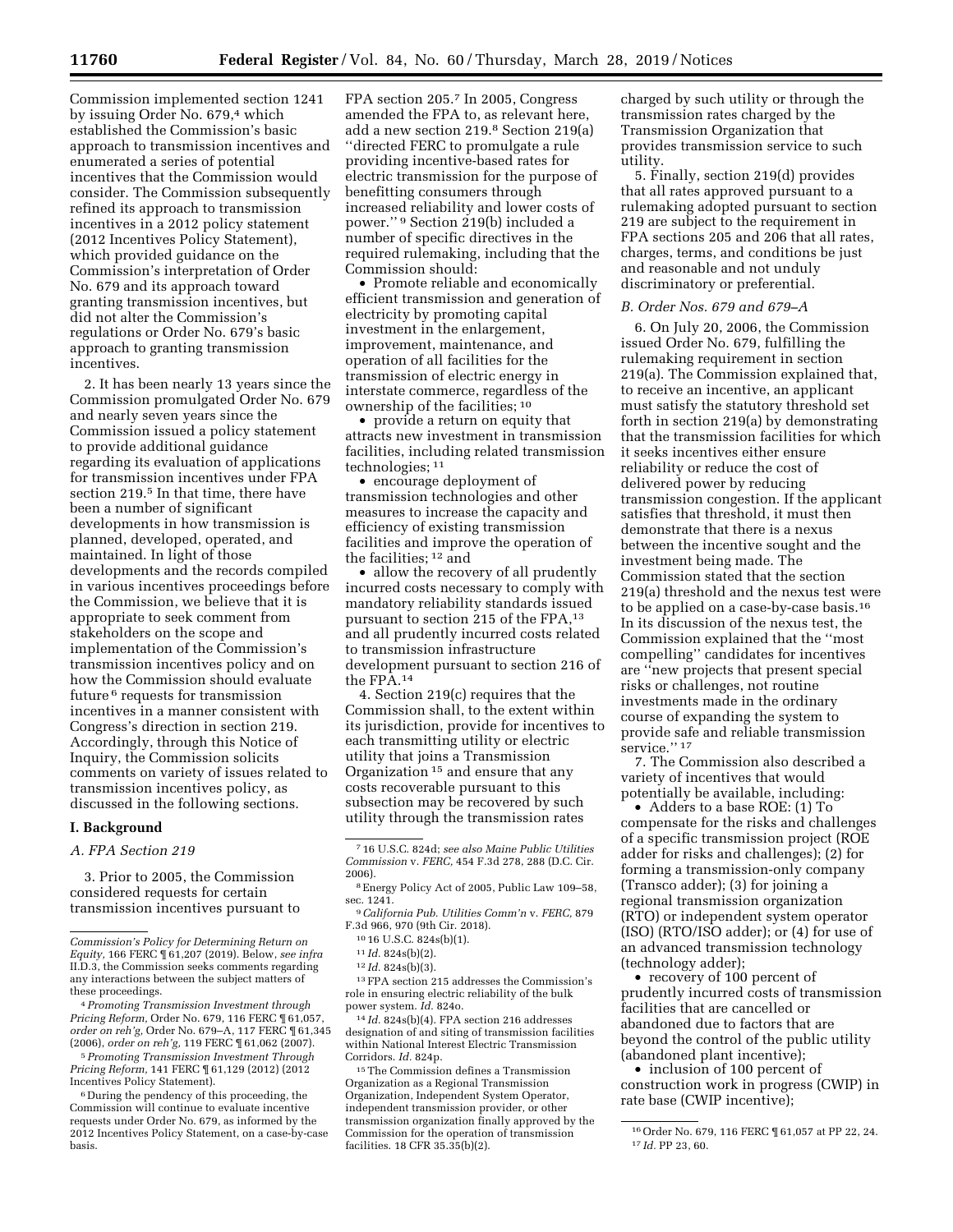• hypothetical capital structures;

• accelerated depreciation for rate recovery; and

• recovery of prudently incurred precommercial operations costs as an expense or through a regulatory asset (regulatory asset incentive).

8. On December 22, 2006, in Order No. 679–A, the Commission granted rehearing in part and denied rehearing in part of Order No. 679.18 The Commission largely affirmed the conclusions discussed in the previous paragraphs while refining certain other aspects of Order No. 679.

## *C. 2012 Policy Statement*

9. On November 15, 2012, the Commission issued a policy statement to provide additional guidance regarding its evaluation of applications for transmission incentives under section 219. In particular, the Commission reframed the nexus test for applicants seeking the ROE adder for risks and challenges and eliminated the technology ROE adder.19 The Commission stated that it would expect an applicant seeking an ROE adder for risks and challenges to demonstrate that: (1) The proposed transmission project faces risks and challenges that were not either already accounted for in the applicant's base ROE or addressed through risk-reducing incentives; (2) it is taking appropriate steps and using appropriate mechanisms to minimize its risk during transmission project development; (3) alternatives to the transmission project had been, or would be, considered in either a relevant transmission planning process or another appropriate forum; and (4) it commits to limiting the application of the ROE incentive to a cost estimate.20

10. The Commission provided several examples of categories of transmission projects that might satisfy the abovenoted ''risks and challenges'' expectation, including transmission projects that would: (1) Relieve chronic or severe grid congestion that has had demonstrated cost impacts to consumers; (2) unlock locationconstrained generation resources that previously had limited or no access to the wholesale electricity markets; or (3) apply new technologies to facilitate more efficient and reliable usage and operation of existing or new facilities.21

## *D. Order No. 1000*

11. In 2011, the Commission issued Order No. 1000, which instituted certain transmission planning and cost allocation reforms for public utility transmission providers.22 Notably, Order No. 1000 requires: (1) That each public utility transmission provider participate in a regional transmission planning process that produces a regional transmission plan; (2) that each public utility transmission provider amend its open access transmission tariff to describe procedures that provide for the consideration of transmission needs driven by public policy requirements in the local and regional transmission planning processes; (3) the elimination from Commission-approved tariffs and agreements a federal right of first refusal for certain new transmission facilities; and (4) coordination among neighboring transmission planning regions to identify potential interregional transmission facilities.23

12. The various regional transmission planning processes implemented in response to Order No. 1000 became effective between 2013 and 2015, after the Commission issued the 2012 Incentives Policy Statement. The transmission planning regions have all now conducted at least one iteration of their regional transmission planning process, with some having conducted as many as three. Although Order No. 1000 does not directly address the Commission's obligations under section 219, the aforementioned reforms had significant implications for how transmission facilities are planned and developed.

#### **II. Subject of the Notice of Inquiry**

13. As part of ensuring that the Commission continues to meet our statutory obligations, the Commission, on occasion, engages in public inquiry to gauge whether there is a need to add to, modify, or eliminate certain policies or regulatory requirements. It has now been nearly 13 years since the Commission issued Order No. 679. During that time, the landscape for planning, developing, operating, and maintaining transmission infrastructure has changed considerably. Those changes include the Commission's issuance of Order No. 1000, an evolution in the generation mix and the number of new resources seeking transmission service, shifts in load patterns, and an increased emphasis on the reliability of transmission infrastructure. The Commission is issuing this NOI to obtain information that will assist us in evaluating our transmission incentives policy and ensuring that the policy continues to satisfy our obligations under section 219 of the FPA. The following sections present a series of questions regarding the Commission's transmission incentives policy. Commenters are encouraged to respond to these questions in detail and, where appropriate, provide specific examples to support their comments and recommendations. Commenters need not answer every question below.

## *A. Approach to Incentive Policy*

14. The Commission in Order No. 679 established a requirement that each applicant demonstrate that there is a nexus between the incentive sought and the risks and challenges of the investment being made.24 The Commission is considering whether the ''risks and challenges'' approach remains the most effective means of complying with Congress's directives in section 219. To that end, the Commission is seeking comments on how it should approach evaluating requests for incentives, including upon the current risks and challenges approach as well as upon other potential approaches, including, but not limited to, the alternative approaches discussed below. In addressing these approaches, commenters should consider how each approach could or should be implemented and the potential benefits and drawbacks of each approach.

1. Incentives Based on Project Risks and Challenges

15. As noted, the Commission in Order No. 679 established a requirement that each applicant must demonstrate that there is a nexus between the incentive sought and the risks and challenges of investment being made. Although the 2012 Incentives Policy Statement reframed this standard, it remains central to the Commission's approach in evaluating incentive applications.

(Q 1) Should the Commission retain the risks and challenges framework for evaluating incentive applications?

<sup>&</sup>lt;sup>18</sup> Order No. 679–A, 117 FERC  $\P$  61,345.<br><sup>19</sup> The Commission stated that, with respect to possible ROE incentives, it would prospectively consider advanced technologies only as part of an application for an ROE adder for risks and challenges. 2012 Incentives Policy Statement, 141<br>FERC ¶61.129 at P 23.

FERC ¶ 61,129 at P 23. 20 *Id.* PP 20–28. 21 *Id.* P 21. The Commission noted these examples of types of transmission projects that might qualify

for an ROE adder for risks and challenges was not an exhaustive list. *Id.* P 22.

<sup>22</sup>*Transmission Planning and Cost Allocation by Transmission Owning and Operating Public Utilities,* Order No. 1000, 136 FERC ¶ 61,051 (2011), *order on reh'g,* Order No. 1000–A, 139 FERC ¶ 61,132, *order on reh'g and clarification,* Order No. 1000–B, 141 FERC ¶ 61,044 (2012), *aff'd sub nom. S.C. Pub. Serv. Auth.* v. *FERC,* 762 F.3d 41 (D.C. Cir. 2014).

<sup>23</sup>*See* Order No. 1000, 136 FERC ¶ 61,051 at PP

<sup>4–6, 8. 24</sup>*See* Order No. 679, 116 FERC ¶ 61,057 at PP 26.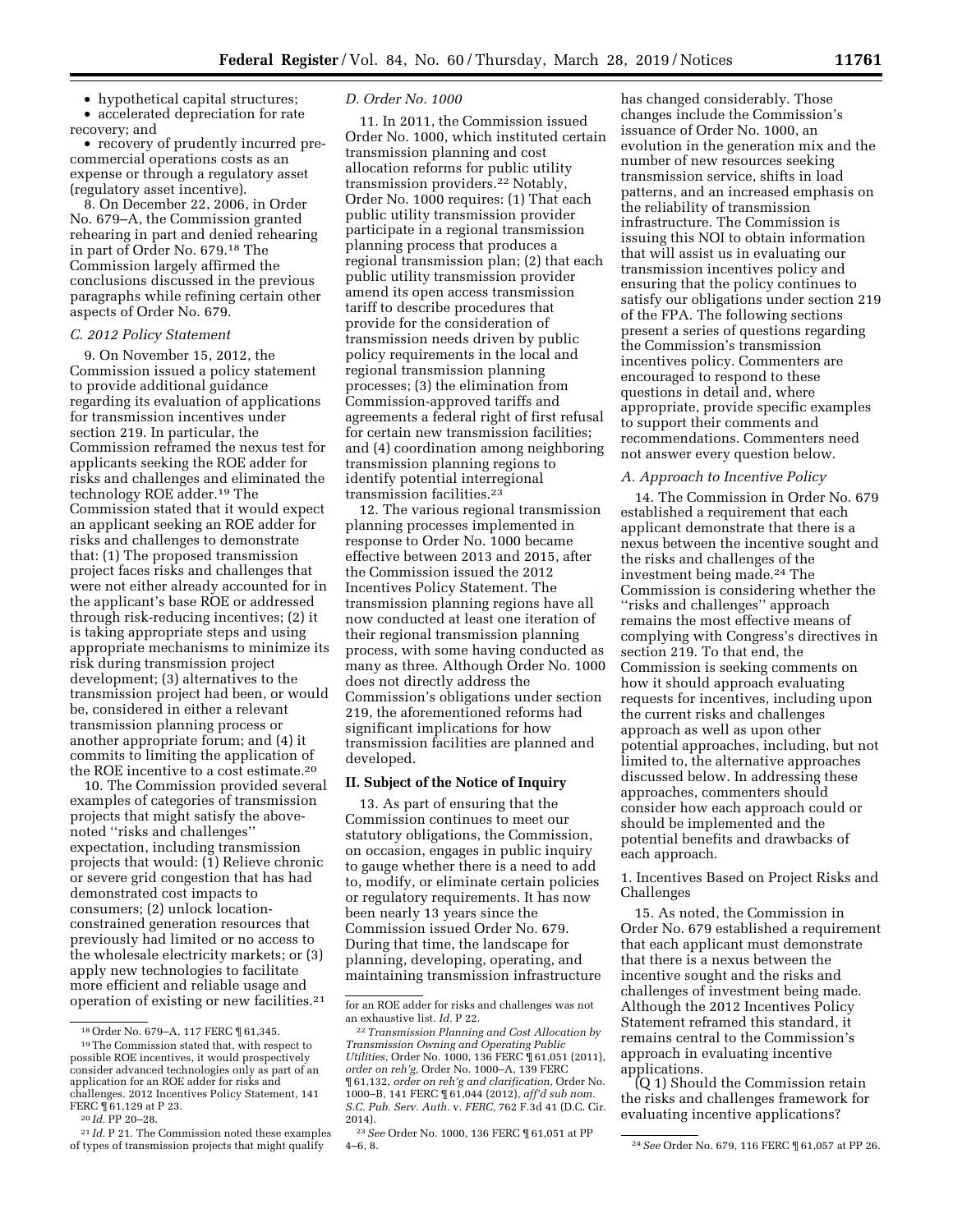(Q 2) Is providing incentives to address risks and challenges an appropriate proxy for the expected benefits brought by transmission and identified in section 219 (*i.e.,* ensuring

reliability or reducing the cost of delivered power by reducing transmission congestion)? If risks and challenges are not a useful proxy for benefits, is it an appropriate approach for other reasons?

(Q 3) The Commission currently considers risks both in calculating a public utility's base ROE and in assessing the availability and level of any ROE adder for risks and challenges. Is this approach still appropriate? If so, which risks are relevant to each inquiry, and, if they differ, how should the Commission distinguish between risks and challenges examined in each inquiry?

2. Incentives Based on Expected Project Benefits

16. The Commission could instead evaluate incentive requests based on the transmission project's potential to achieve benefits related to reliability and reductions in the cost of delivered power by reducing transmission congestion.25

(Q 4) Would directly examining a transmission project's expected benefits improve the Commission's transmission incentives policy, consistent with the goals of section 219? Are there drawbacks to this approach, particularly relative to the current risks and challenges framework?

(Q 5) If the Commission adopts a benefits approach, should it lay out general principles and/or bright line criteria for evaluating the potential benefits of a proposed transmission project? If so, how should the Commission establish the principles or criteria?

(Q 6) How would a direct evaluation of expected benefits, instead of using risks and challenges as a proxy, impact certainty for project developers?

(Q 7) Should transmission projects with a demonstrated likelihood of benefits be awarded incentives automatically? How could the Commission administer such an approach?

17. Although section 219 requires the Commission to consider performancebased ratemaking and to ensure that incentive-based rates are just and reasonable,26 Congress did not require the Commission to base an incentive

award on a specific level of benefits, either on its own or relative to the costs of the project(s) in question. Order No. 679 considered but rejected such a requirement.27 The Commission is examining whether and how it might consider benefits relative to costs when evaluating a request for incentives.

(Q 8) If the Commission grants incentives based on expected benefits, should the level of the incentive vary based on the level of the expected benefits relative to transmission project costs? If so, how should the Commission determine how to vary incentives based on the size of benefits?

(Q 9) Should incentives be conditioned upon meeting benefit-tocost benchmarks, such as a benefit-cost ratio? If so, what benefit-to-cost ratios should be used?

(Q 10) Should incentives be based only on benefit-to-cost estimates or should the Commission condition the incentives on evidence that that those benefit-to-cost estimates were realized?

(Q 11) If an incentive is conditioned upon a transmission developer meeting benefit-to-cost benchmarks, what types of benefits and costs should a transmission developer include, and the Commission consider to support requests for such incentives? Should there be measurement and verification, and if so, over what time period? If expected benefits do not accrue, should the incentive be revoked?

3. Incentives Based on Project Characteristics

18. As an alternative to a direct examination of expected benefits, the Commission could use transmission project characteristics as a proxy for expected benefits. These project characteristics could include, for example, transmission projects located in regions with persistent needs, interregional transmissions projects, or transmission projects that unlock constrained resources. Such an approach could also consider granting incentives based upon inclusion of specific transmission technologies.28

(Q 12) How, if at all, would examining transmission projects' characteristics in evaluations of transmission incentives applications improve the Commission's transmission incentives policy and achieve the goals of section 219? Are

there drawbacks to this approach, particularly relative to the current risks and challenges framework? Would this approach result in different outcomes, as compared to the current risks and challenges approach for granting incentives?

(Q 13) If the Commission adopts an approach based on project characteristics, should it lay out general principles and/or bright line criteria for identifying or evaluating those characteristics?

(Q 14) If so, how should applicable criteria be established, and, in cases where more than one criterion applies, how should they be evaluated in combination?

(Q 15) How would an approach based on project characteristics impact certainty for project developers, particularly relative to the current risks and challenges framework?

(Q 16) Should transmission projects with certain characteristics be awarded incentives automatically? How could the Commission administer such an approach?

## *B. Incentive Objectives*

19. Prior to 2005, the Commission considered requests for certain transmission incentives pursuant to FPA section 205. As noted, section 219 directs the Commission to establish a transmission incentives policy that benefits consumers by ensuring reliability and reducing the cost of delivered power by reducing transmission congestion.29 In addition, section 219 directs the Commission to promote certain specified goals namely, promoting capital investment in the enlargement, improvement, maintenance, and operation of jurisdictional transmission facilities; providing an ROE that attracts investment in new transmission facilities and technologies; encouraging deployment of technologies and other measures that enhance the capacity, efficiency, and operation of existing transmission facilities; incentivizing transmission-owning public utilities to join an RTO; and allowing recovery of certain types of prudently incurred costs.30

20. This section seeks comment on what the Commission should incentivize in order to satisfy Congress's directives in section 219. In particular, we seek comment on what expected benefits or project characteristics warrant incentives. In discussing each benefit or project characteristic that the Commission should be incentivizing,

<sup>25</sup>Potential examples of these benefits and their potential relationship to types of transmission projects are described below in Section II.B.1–2. 26 16 U.S.C. 824s(a), (d).

<sup>27</sup>Order No. 679, 116 FERC ¶ 61,057 at P 65. The Commission notes that the 2012 Incentives Policy Statement directed applicants to limit ROE adder for risks and challenges to a cost estimate and demonstrate the use of risk reduction techniques. 2012 Incentives Policy Statement, 141 FERC ¶ 61,129 at PP 24, 28–29.

<sup>28</sup>Potential examples of these characteristics and their potential relationship to types of transmission projects are described below in Section II.B.3–12.

<sup>29</sup> 16 U.S.C. 824s(a).

<sup>30</sup> *Id.* 824s(b)–(c).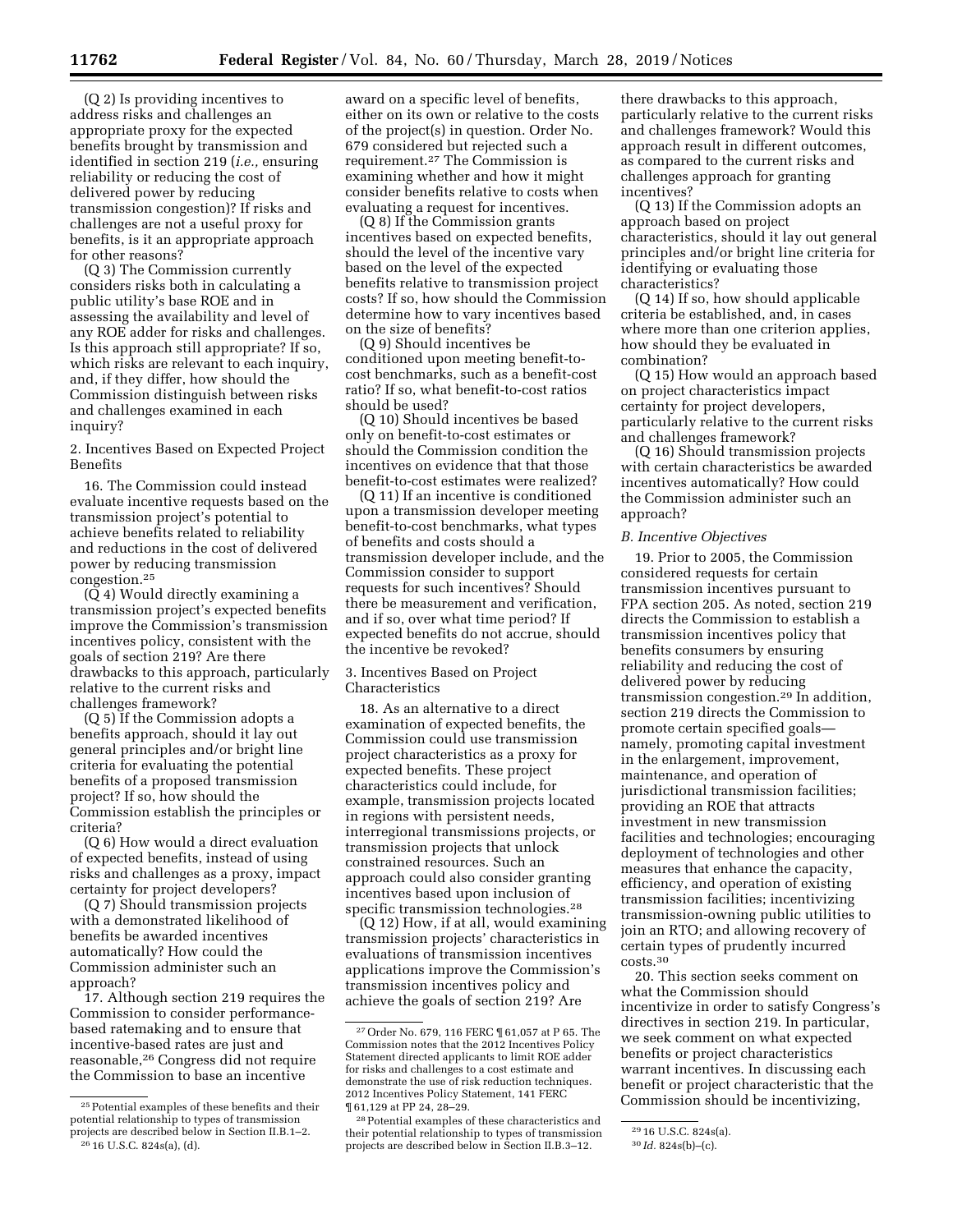commenters should consider: (1) How the Commission should define the benefit or project characteristics in question; (2) whether the Commission can quantify or measure the benefits or project characteristics, where applicable, how it should do so; (3) how the Commission should incentivize the benefit or project characteristics if it decides to do so; and (4) the legal basis, extent, and nature of the incentives. For ROE adder incentives, the Commission is interested in how many basis points would be appropriate for a given incentive. The Commission is also interested in whether and how incentives other than ROE adders could encourage facilities with benefits or project characteristics, including those outlined below.

21. The sections below enumerate certain benefits or project characteristics that commenters may wish to address, although commenters need not limit their comments to these benefits or project characteristics. Commenters that choose to comment on the benefits and project characteristics discussed below should consider both the questions listed in the previous paragraph as well as the specific questions accompanying the following benefits or project characteristics.

## 1. Reliability Benefits

22. Benefitting customers by ensuring reliability was one of Congress's core objectives in section 219. Transmission owners are already required to address many facets of reliability through compliance with the North American Electric Reliability Corporation (NERC) reliability standards and various other planning criteria. Nevertheless, the Commission could potentially tailor incentives to promote reliability transmission projects that significantly enhance transmission reliability above and beyond what is required by the NERC reliability standards or other planning criteria.

(Q 17) Should the Commission tailor incentives to promote these types of projects based on their expected reliability benefits? If so, how should the Commission differentiate these projects from others required to meet reliability standards?

(Q 18) Are there specific reliability benefits or project characteristics that could merit such an approach?

(Q 19) If the Commission tailored incentives for reliability benefits, how should the Commission measure the expected enhancement to transmission reliability? Should there be a threshold or bright line test applied? If so, how?

23. One way in which additional transmission facilities may further

encourage reliability is by expanding access to essential reliability services, which can, among other things, allow delivery of sufficient resources to support and stabilize grid frequency during disturbances and ensure adequate voltage control and reactive power capability.

(Q 20) Should the Commission incentivize transmission facilities that expand access to essential reliability services, such as frequency support, ramping capability, and voltage support?

 $\overline{O}$  21) If so, how should the Commission assess and measure whether transmission projects expand access to essential reliability services?

## 2. Economic Efficiency Benefits

24. Transmission projects can promote economic efficiency by reducing congestion, which allows efficient dispatch of resources, facilitating the interconnection of additional generation, and facilitating the transmission of additional generation to load centers.31 The Commission could tailor incentives to promote transmission projects that accomplish either of these two outcomes.

(Q 22) Should the Commission tailor incentives to promote projects that accomplish the outcomes of reducing congestion or facilitating access to additional generation?

(Q 23) Should the Commission establish bright line metrics, such as a specified level of reduction in average production costs, to determine whether a transmission project merits incentives?

(Q 24) Should the Commission consider incentivizing transmission projects that are scaled to more efficiently facilitate interconnection of, or transmission to, additional generation? What other measurable economic efficiency benefits should be considered a bright line metric for the purposes of economic efficiency?

(Q 25) How should the applicable bright line criteria be established, and, in cases where more than one criterion applies, how should they be evaluated in combination?

### 3. Persistent Geographic Needs

25. Section 219's objective of promoting the development of transmission facilities that ensure reliability and/or reduce congestion may be particularly important in regions of the country that have experienced

chronic, long-term congestion or require operating procedures in place to address long-term reliability issues.

(Q 26) Should the Commission utilize an incentives approach that is based on targeting certain geographic areas where transmission projects would enhance reliability and/or have particular economic efficiency benefits? If so, how should the relevant geographic areas be identified and defined? What entity (*e.g.,* the Commission, RTOs/ISOs, state regulators, other stakeholders) should designate such areas?

(Q 27) What criteria should be used to define such geographic areas? Procedurally, how should such geographic areas be determined, monitored, and updated?

(Q 28) Should the relevant geographic areas be defined on an *ex ante* basis and/or should the transmission developer have the burden of demonstrating that the relevant transmission project falls within a geographic region that has an acute need for transmission?

4. Flexible Transmission System Operation

26. As the generation mix changes and load patterns evolve, the requirements of the transmission system will also change. Flexibility characteristics of the transmission system, such as increased line rating precision, greater power flow control, and technologies, including energy storage,32 may be able to facilitate the transmission system's ability to respond to changing circumstances.

(Q 29) How can flexibility characteristics improve the operation of the transmission system?

(Q 30) Should the Commission incentivize flexibility characteristics and, if so, how should it do so?

(Q 31) How could the Commission define ''flexibility'' in this context?

### 5. Security

27. Enhancing the physical and cybersecurity of existing jurisdictional transmission facilities, including new facilities, can improve the facilities' ability to contribute to the reliability of the bulk power system. Addressing the security of the transmission system is a priority of the Commission.33

<sup>31</sup>*See* Order No. 679, 116 FERC ¶ 61,057 at P 25; *see also* 2012 Incentives Policy Statement, 141 FERC ¶ 61,129 at P 21.

<sup>32</sup>*See W. Grid Dev., LLC,* 130 FERC ¶ 61,056, at PP 2, 43–46, *order denying reh'g,* 133 FERC ¶ 61,029 (2010).

<sup>33</sup>*See, e.g., Notice of Technical Conference,*  AD19–12–000, at 1 (Feb. 4, 2019), and *Supplemental Notice of Technical Conference,*  AD19–12–000, at 1 (Mar. 1, 2019); *Supply Chain Risk Management Reliability Standards,* Order No. 850, 83 FR 53992 (Oct. 26, 2018), 165 FERC ¶ 61,020 (2018); *Cyber Security Incident Reporting*  Continued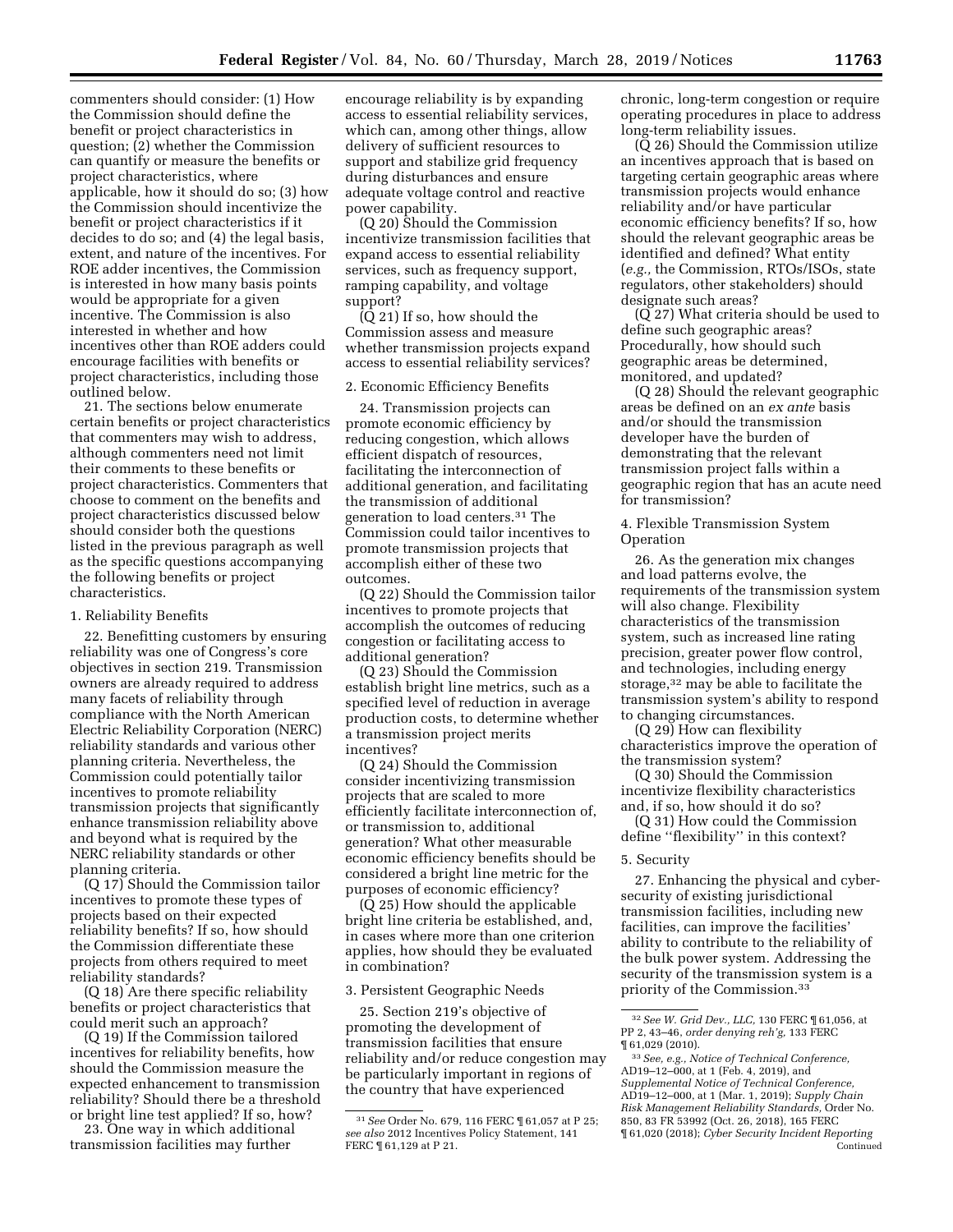(Q 32) Should the Commission incentivize physical and cyber-security enhancements at transmission facilities? If so, what types of security investments should qualify for transmission incentives? What type of incentive(s) would be appropriate?

(Q 33) How should the Commission define ''security'' in the context of determining eligibility for incentive treatment? For example, should the Commission define security based on specific investments or based on performance of delivering increased security of the transmission system?

#### 6. Resilience

28. The Commission has proposed to define ''resilience'' as ''the ability to withstand and reduce the magnitude and/or duration of disruptive events, which includes the capability to anticipate, absorb, adapt to, and/or rapidly recover from such an event.'' 34 So defined, enhancements to the resilience of the transmission system may enhance its overall reliability, potentially bringing investments in resilience within the Commission's mandate under section 219.

(Q 34) Should transmission projects that enhance resilience be eligible for incentives based upon their reliabilityenhancing attributes?

(Q 35) If so, how could the Commission consider or measure the benefits of an individual project towards grid resilience?

(Q 36) If the Commission were to grant incentives for measures that enhance the resilience of the transmission system, what incentive(s) would be appropriate?

7. Improving Existing Transmission Facilities

29. Section 219(b)(3) directs the Commission to encourage investments in technologies and other measures that increase the capacity and efficiency of existing transmission facilities and improve the operation of those facilities.35 Such investments could include advanced management software or application of technologies, such as energy storage, in order to improve

34 *Grid Reliability and Resilience Pricing and Grid Resilience in Regional Transmission Organizations and Independent System Operators,* 162 FERC ¶ 61,012, at P 23 (2018).

35 16 U.S.C. 824s(b)(3).

utilization of existing transmission system assets.

(Q 37) How should the Commission incentivize the deployment of technologies and other measures to enhance the capacity, efficiency, and operation of the transmission grid? How can the Commission identify and quantify how a technology or other measure contributes to those goals? Please provide examples.

(Q 38) Can the Commission distinguish between incremental improvements that merit an incentive and those maintenance-related expenses that a transmission owner would make in its ordinary course of business?

(Q 39) How should a transmission owner seeking this type of incentive demonstrate increases or improvements in the capabilities or operations of existing transmission facilities?

(Q 40) Should the Commission provide a stand-alone, transmission technology-related incentive? If the Commission provides a stand-alone transmission technology-related incentive, what criteria should be employed for a technology to be considered as meriting an incentive? Should the Commission periodically revisit the definition of an eligible technology?

(Q 41) Certain utility costs, such as those associated with grid management technology, including dynamic line rating technology, are typically recovered through operations and maintenance expenses within cost-of service rates. For such costs, should the Commission, instead, consider inclusion of these expenses in rate base as a regulatory asset? If so, what costs should be eligible for such treatment and over what period should they be amortized?

(Q 42) Are there ways the Commission could incentivize RTOs/ ISOs to adopt better grid management technologies and/or other technologies to improve the efficiency of individual transmission assets to promote efficient use of the transmission system and improved market performance?

(Q 43) Should the Commission interpret section 219(b)(3) to encourage improvements that are not historically considered part of the transmission system, such as, for example, software upgrades, technologies that allow for faster ramping, or other innovative measures that achieve the same goals as new transmission facilities? What types of incentives could increase the adoption of these technologies? Are there forms of performance-based ratemaking with respect to transmission that the Commission should explore? If

so, describe such alternative ratemaking structures.

8. Interregional Transmission Projects

30. An interregional transmission project 36 has the potential to improve interregional coordination, help to eliminate seams issues, and provide more efficient power flow among regions. Although Order No. 1000 required coordination among neighboring transmission planning regions to identify potential interregional transmission facilities, such projects have been scarce to date.

(Q 44) Should the Commission use incentives to encourage the development of interregional transmission projects? How, if at all, would any such incentive interact with Order No. 1000's reforms?

(Q 45) If the Commission should use incentives to encourage interregional transmission projects, should all interregional projects be eligible or should it be based on some other criteria? How should the Commission consider the benefits of an individual interregional transmission project?

(Q 46) If the Commission were to grant incentives for interregional transmission projects, what incentive(s) would be appropriate?

9. Unlocking Locationally Constrained Resources

31. The 2012 Incentives Policy Statement provided that ''projects that unlock location constrained generation resources that previously had limited or no access to the wholesale electricity markets'' may be eligible for incentives.37 In subsequent years, interconnection queues in many regions of the country have expanded considerably, with many of the potential resources clustered in specific geographic areas with limited transmission access.38

(Q 47) Should the Commission use incentives to encourage the development of transmission projects that will facilitate the interconnection of large amounts of resources?

(Q 48) If so, what metrics could the Commission consider when evaluating whether a transmission project

*Reliability Standards,* Order No. 848, 83 FR 36727 (July 31, 2018), 164 FERC ¶ 61,033 (2018); *see also Extraordinary Expenditures Necessary to Safeguard National Energy Supplies,* 96 FERC ¶ 61,299 (2001) (providing assurances, following the events of September 11, 2001, that the Commission will approve applications to recover prudently incurred costs necessary to safeguard the reliability and security of the nation's energy supply infrastructure).

<sup>36</sup>Order No. 1000 defined an interregional transmission facility as one that is physically located in two or more neighboring transmission planning regions. Order No. 1000, 136 FERC ¶ 61,051 at P 63.

<sup>37</sup> 2012 Incentives Policy Statement, 141 FERC ¶ 61,129 at P 21.

<sup>38</sup>For instance, Midcontinent Independent System Operator, Inc., as of February 28, 2019, had 70.3 GWs of active projects in its interconnection queue. *See [https://cdn.misoenergy.org/GIQ%20](https://cdn.misoenergy.org/GIQ%20Web%20Overview272899.pdf) [Web%20Overview272899.pdf.](https://cdn.misoenergy.org/GIQ%20Web%20Overview272899.pdf)*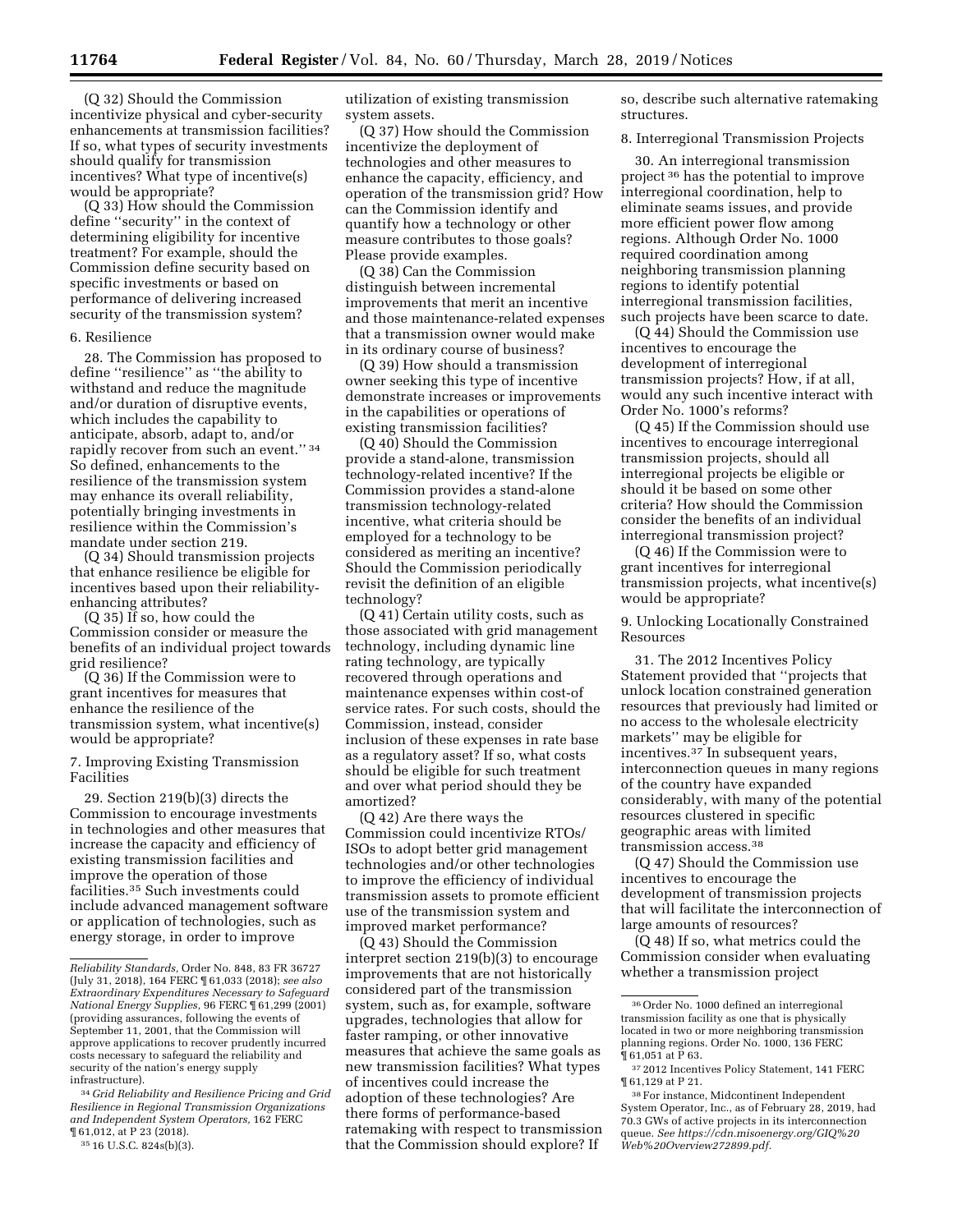facilitates the interconnection of generation?

(Q 49) Should such an incentive focus on resources already in the queue, a region's potential for new resources, or some other measure? How could the Commission evaluate the potential for further resource development in a particular geographic area?

## 10. Ownership by Non-Public Utilities

32. Section 219(b)(1) encourages the Commission to facilitate capital investment in transmission infrastructure, regardless of the ownership of those facilities.

(Q 50) Are there barriers to non-public utilities' ownership of transmission facilities?

(Q 51) Should the Commission consider granting incentives to promote joint ownership arrangements with nonpublic utilities and, if so, how?

11. Order No. 1000 Transmission Projects

33. The Commission has considered whether it could reduce transmission developer risk by granting blanket preapproval (*i.e.,* a rebuttable presumption) of three risk-reducing incentives for transmission projects selected in a regional transmission plan for purposes of cost allocation: CWIP, abandoned plant, and regulatory asset treatment.39

(Q 52) Should these or other incentives be granted automatically for transmission projects selected in a regional transmission plan for purposes of cost allocation?

(Q 53) If so, what specific incentives are appropriate for such automatic treatment and how should such incentives be designed?

34. Following Order No. 1000, the Commission has exercised it discretion to grant certain incentives to nonincumbent transmission developers under section 205 of the FPA, in order to further the public policy goal of placing non-incumbent transmission developers on a level playing field with incumbent transmission owners in Order No. 1000 regional transmission planning processes.40

(Q 54) Should the Commission continue to use certain incentives to seek to place non-incumbent

transmission developers on a level playing field with incumbent transmission owners in Order No. 1000 regional transmission planning processes? If so, should the Commission consider requests for such incentives under section 205, or should the Commission consider requests for such incentives for non-incumbent transmission owners under section 219?

12. Transmission Projects in Non-RTO/ ISO Regions

35. Applications for transmission incentives to date have almost exclusively been for transmission projects proposed to be developed within RTOs/ISOs.

(Q 55) Are there factors that discourage developers of transmission projects in non-RTO/ISO regions from seeking incentives?

(Q 56) What, if any, additional types of incentives could appropriately encourage the development of transmission in non-RTO/ISO regions?

#### *C. Existing Incentives*

36. The Commission also seeks comment on the types of incentives that it has awarded to date, including ROE adder incentives based on risks and challenges, discussed above. Commenters should address whether the incentive itself remains relevant and appropriate. In addition, commenters should consider whether the goals underlying the incentive could be incentivized more efficiently. For example, if an incentive is currently awarded as ROE basis point adder, Commenters should also address whether a non-ROE incentive would be more appropriate. Although we invite comment on all current incentives, we specifically seek comment on the following incentives.

#### 1. ROE-Adder Incentives

a. Transmission-Only Companies

37. In Order No. 679, the Commission found that transmission-only companies (*i.e.,* Transcos) warranted incentives because they were willing and able to invest in transmission based on a proven and encouraging track record of existing Transcos' investment in transmission infrastructure and their expansion plans. The Commission explained that this record of investment was due to the stand-alone nature of these entities—''[b]y eliminating competition for capital between generation and transmission functions and thereby maintaining a singular focus on transmission investment, the Transco model responds more rapidly and precisely to market signals indicating when and where

transmission investment is needed.'' 41 Further, the Commission found that ''Transcos have no incentive to maintain congestion in order to protect their owned generation''; ''Transcos' forprofit nature, combined with a transmission-only business model, enhances asset management and access to capital markets and provides greater incentives to develop innovative services''; and due to ''their stand-alone nature, Transcos also provide nondiscriminatory access to all grid users,'' and supported regional planning goals.42 In subsequent decisions regarding the Transco adder, the Commission has addressed challenges presented by maintaining an appropriate threshold for eligibility with respect to necessary independence.43

(Q 57) Does the Transco business model continue to provide sufficient benefits to merit transmission incentives? What information should an entity seeking a Transco incentive provide to demonstrate sufficient benefits?

(Q 58) Should the Transco incentive remain available to Transcos that are affiliated with a market participant? If so, how should the Commission evaluate whether a Transco is sufficiently independent to merit an incentive? 44

(Q 59) Should a Transco incentive be awarded on a project-by-project basis?

(Q 60) Should the Transco incentive exclude assets that a Transco buys, rather than develops?

## b. RTO/ISO Participation

38. Section 219(c) requires that the Commission provide incentives to transmitting utilities or electric utilities that join an RTO or ISO. In Order No. 679, the Commission found that ROE incentives should be granted to utilities that ''join and/or continue to be a member of an ISO, RTO, or other Commission-approved Transmission Organization.'' 45 The Commission declined to make a finding on the appropriate size or duration of the

43*See, e.g., Consumers Energy Co.* v. *Int'l Transmission Co.,* 165 FERC ¶ 61,021, at PP 67–73 (2018) (reducing a previously granted Transco ROE adder due to reduced independence); *NextEra Energy Transmission N.Y. Inc.,* 162 FERC ¶ 61,196, at PP 51–52 (2018) (finding that the applicants relationship with affiliated market participants did not prevent it from meeting the independence standard for a Transco).

44*C.f. Consumers Energy Co.* v. *Int'l Transmission Co.,* 165 FERC ¶ 61,021 at PP 67–74 (granting a complaint in part to reduce Transco adders based upon the Commission's finding that the Transco was now less independent).

45Order No. 679, 116 FERC ¶ 61,057 at P 326.

<sup>39</sup>*See Notice Inviting Post-Technical Conference Comments,* Docket No. AD16–18–000, at 2 (Aug. 3, 2016).

<sup>40</sup>*See, e.g., PJM Interconnection, L.L.C.,* 155 FERC ¶ 61,097, at P 175 (2016), *order on reh'g,* 158 FERC ¶ 61,060 (2017); *ATX Sw., LLC,* 152 FERC ¶ 61,193, at PP 18, 23 (2015); *Transource Kan., LLC,* 151 FERC ¶ 61,010, at P 19 (2015), *order on reh'g,* 154 FERC ¶ 61,011, at P 12 (2016), *petition dismissed sub nom, Kan. Corp. Comm'n* v. *FERC,* 881 F.3d 924 (D.C. Cir. 2018); *Xcel Energy Sw. Transmission Co., LLC,* 149 FERC ¶ 61,182, at P 33 (2014).

<sup>41</sup>Order No. 679, 116 FERC ¶ 61,057 P 224. 42 *Id.* PP 224–227.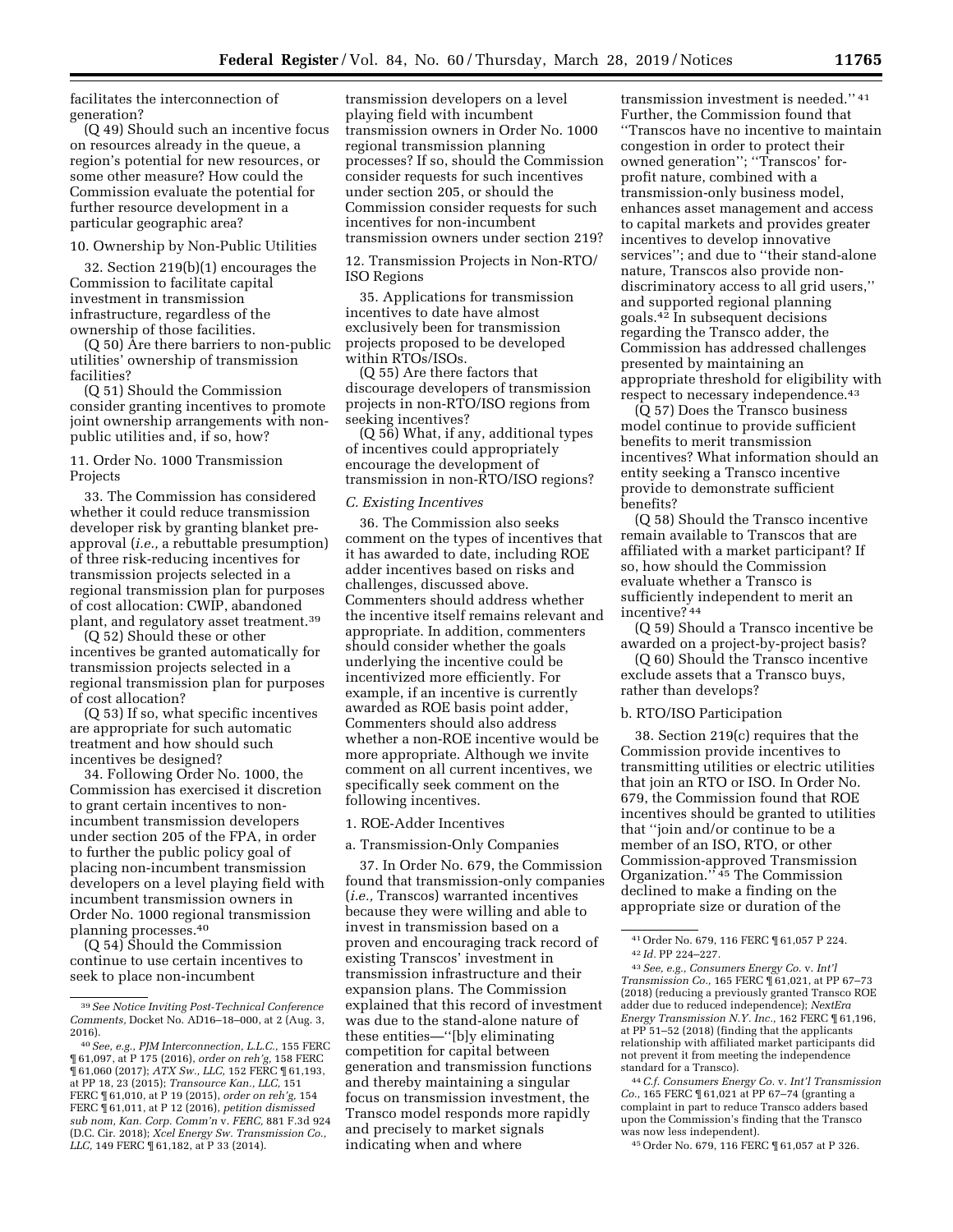incentive.46 Subsequently, the U.S. Court of Appeals for the Ninth Circuit found that the Commission's granting of an RTO participation incentive to Pacific Gas and Electric Co. (PG&E) was arbitrary and capricious in its application of Order Nos. 679 and 679– A because the Commission failed to provide a reasoned explanation for granting the incentive in light of the Commission's longstanding policy that incentives should only be granted to induce future behavior.47

(Q 61) Should the Commission revise the RTO-participation incentive?

(Q 62) Should the Commission consider providing incentives other than ROE adders for utilities that join RTO/ISOs, such as the automatic provision of CWIP in rate base or the abandoned plant incentive 48 for all transmission-owning members of an RTO/ISO? If so, what other types of incentives would be appropriate?

(Q 63) If the Commission continues to provide ROE adders for RTO/ISO participation, what is an appropriate level for an ROE adder?

(Q 64) Should the RTO-participation incentive be awarded for a fixed period of time after a transmission owner joins an RTO or ISO?

(Q 65) Should the RTO-participation adder be awarded on a project-specific basis?

(Q 66) In Order No. 679, the Commission found that ''the basis for the incentive is a recognition that benefits flow from membership in such organizations and the fact that continuing membership is generally voluntary.'' 49 Should voluntary participation remain a requirement for receiving RTO/ISO incentives?

#### c. Advanced Technology

39. Order No. 679, the Commission considered the use of advanced technologies (1) as part of an overall nexus, accounting for risks and challenges, and (2) where an applicant sought a stand-alone incentive ROE adder based on advanced technology utilization. The Commission discontinued a stand-alone advanced transmission technologies incentive in the 2012 Incentives Policy Statement, but concluded that some transmission

48The abandoned plant incentive allows recovery of 100 percent of the prudently incurred costs of transmission facilities that are cancelled or abandoned due to factors beyond the control of the public utility.

49Order No. 679, 116 FERC ¶ 61,057 at P 331.

enhancement projects might represent good candidates for an ROE adder for risks and challenges.50 To date, there have been few applications seeking an ROE adder related to advanced technology.

(Q 67) Why have few transmission developers sought transmission incentives for the adoption of advanced technology?

(Q 68) Do NERC reliability standards affect the willingness of transmission developers to enhance existing transmission facilities by deploying new technologies because of concerns these technologies may increase the risk of standards violations?

(Q 69) Are there any types of transmission incentives that could better encourage deployment of new technologies? If so, please describe them.

2. Non-ROE Transmission Incentives

a. Regulatory Asset/Deferred Recovery of Pre-Commercial Costs and CWIP

40. In Order No. 679, the Commission recognized that some transmission incentives—such as including 100 percent of CWIP in rate base and recovery of 100 percent of precommercial costs as an expense or as a regulatory asset—reduce the financial and regulatory risks associated with transmission investment.51

(Q 70) Should the Commission continue to provide regulatory asset treatment and CWIP as incentives? Should these incentives be granted automatically to certain types of transmission projects? If so, how would the Commission determine what types of transmission projects?

(Q 71) Should the costs of unsuccessful Order No. 1000 proposals be recoverable through regulatory asset and deferred pre-commercial cost recovery incentives? If so, what costs are appropriate for recovery?

#### b. Hypothetical Capital Structure

41. A hypothetical capital structure can serve as an incentive by providing cash flow predictability and a higher rate of return where public utilities have a higher amount of debt than in the

hypothetical capital structure. The Commission largely relies on a public utility's actual capitalization in setting its rate of return, but recognized in Order No. 679 that an overly rigid approach to evaluating a proposed capital structure could be a disincentive to investment in new transmission projects.52 Accordingly, the Commission allows applicants to file an overall rate of return based on a hypothetical capital structure, and gives them the flexibility to refinance or employ different capitalizations as may be needed to maintain the viability of new capacity additions. The Commission currently approves hypothetical capital structures during the construction period, chiefly for small or new transmission owners for which the new transmission project would cause substantial fluctuations in their capital structure during construction. The Commission has allowed a hypothetical capital structure to extend for the life of the transmission project for non-public utilities without traditional capital structures.

(Q 72) Should the Commission continue to utilize hypothetical capital structures as a transmission incentive? If so, what entities should be eligible to apply for a hypothetical capital structure?

(Q 73) Have hypothetical capital structures been effective in reducing the overall cost of debt by rendering the capital structure more predictable?

(Q 74) In what circumstances, if any, should hypothetical capital structure incentives granted to an entity also be authorized for that entity's yet-to-be formed affiliates?

(Q 75) Under what circumstances, if any, should hypothetical capital structures extend beyond the construction period?

(Q 76) Should the Commission provide a consistent hypothetical structure (*e.g.,* 50 percent debt and 50 percent equity)? Alternatively, should the Commission cap the equity percentage at some upper limit (*e.g.,* 50 percent)?

c. Recovery of the Cost of Abandoned Plant

42. Even prior to Order No. 679, the Commission granted recovery of 100 percent of the prudently incurred costs of transmission facilities that are cancelled or abandoned due to factors beyond the control of the public utility (the abandoned plant incentive) as a way of mitigating certain risks that are

<sup>46</sup> *Id.* P 331.

<sup>47</sup>*Cal. Pub. Util. Comm'n* v. *FERC,* 879 F.3d at 974–75, 977; *see also Pacific Gas and Electric Co.,*  164 FERC ¶ 61,121 (2018) (establishing a briefing schedule to supplement the record on the specific questions raised on remand).

<sup>50</sup> 2012 Incentives Policy Statement, 141 FERC ¶ 61,129 at P 21 & nn.27–28.

<sup>51</sup>These incentives have routinely been granted to applicants who do not yet have customers from which to recover pre-commercial costs, including costs associated with Order No. 1000 proposals by nonincumbent transmission developers. The Commission has reasoned that doing so is necessary to level the playing field with incumbent transmission owners, who can already recover such costs from ratepayers. *See Ne. Transmission Dev., LLC,* 155 FERC ¶ 61,097, at P 41 (2016), *order on reh'g,* 158 FERC ¶ 61,060 (2017); *Xcel Energy Sw. Transmission Co., LLC,* 149 FERC ¶ 61,182 at P 33.

<sup>52</sup>Order No. 679, 116 FERC ¶ 61,057 at PP 123, 131.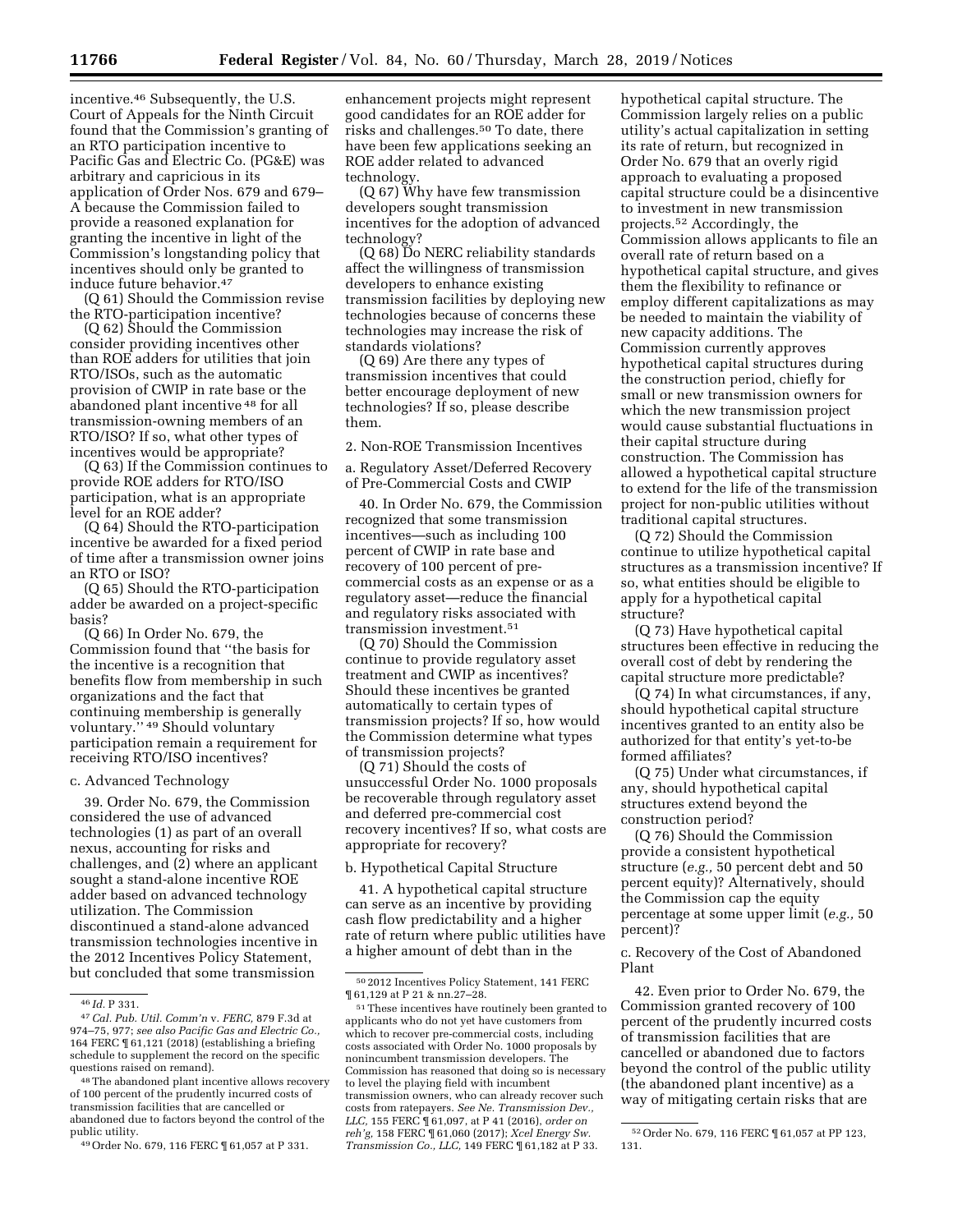outside the control of the developer.53 Order No. 679 stated that transmission developers may be entitled to recover 100 percent of the prudently incurred costs related to certain transmission facilities if such facilities are later abandoned or cancelled.54

(Q 77) Should the Commission grant the abandoned plant incentive automatically, rather than on a case-bycase basis? Under what circumstances might an automatic award of the abandoned plant incentive be appropriate?

(Q 78) How, if at all, could the Commission grant the abandoned plant incentive without encouraging transmission developers to pursue unnecessarily risky transmission projects or take unnecessary risks in transmission development? Could such behavior be reduced if the developer shared some risk associated with the abandonment, *e.g.,* 10 percent of abandonment costs? If so, what level of developer risk is appropriate?

(Q 79) How should the Commission evaluate whether the costs of an abandoned facility were prudently incurred?

### d. Accelerated Depreciation

43. In Order No. 679, the Commission included accelerated depreciation as a potential transmission incentive reasoning that this incentive increases cash flow, providing an incentive to undertake transmission projects.

(Q 80) Should the Commission continue to consider accelerated depreciation as an incentive?

(Q 81) Does the accelerated deprecation incentive provide meaningful benefits to transmission developers?

(Q 82) Should the Commission grant an accelerated depreciation incentive with a generic depreciation period or continue to determine such a period on a case-by-case basis?

## *D. Mechanics and Implementation*

#### 1. Duration of Incentives

44. The Commission is considering whether incentives should be revisited if there is a material modification to the project or a significant change in the expected benefits. Please comment on whether particular types of incentives should automatically sunset and under what certain circumstances.

(Q 83) Should the Commission limit the duration of a granted transmission

54 *Id.* P 163.

incentive? If so, should this limit be based on the type of incentive granted?

(Q 84) How should the Commission structure a durational component to its incentives? For example, should the Commission provide that transmission incentives automatically sunset after a certain period? 55

(Q 85) Should the Commission provide that a transmission incentive can be eliminated or modified upon a material change to the transmission project? How would such an elimination or modification be implemented? What should constitute such a material change? How would the Commission and interested parties be informed of such a material change?

(Q 86) Should there be a process of measurement and verification (or audit) to determine if the expected benefits accrued to consumers?

(Q 87) If so, how should measurement and verification take place and over what time period?

(Q 88) Should the Commission consider eliminating an incentive if the project fails to realize its anticipated benefits?

(Q 89) Should there be reporting on projects' expected benefits compared to results, and over what time period?

2. Case-by-Case vs. Automatic Approach in Reviewing Incentive Applications

45. In Order No. 679, the Commission stated that the section 219(a) threshold that a transmission project must ensure reliability or reduce the cost of delivered power by reducing transmission congestion and the nexus test are not prescriptive by design, and are intended to be applied on a case-bycase basis.

(Q 90) What are the benefits and drawbacks of granting incentives on a case-by-case basis, as compared to being granted automatically, with or without related threshold criteria? Would an automatic approach based on established threshold criteria provide additional certainty? If so, how?

(Q 91) If so, how could the Commission determine which incentives should be awarded automatically?

(Q 92) If the existing case-by-case approach to incentives is retained, could it be improved? If so, how?

3. Interaction Between Different Potential Incentives in Determining Correct Level of ROE Incentives

46. In determining whether an applicant has satisfied the nexus test,

the Commission evaluates the interrelationship between the requested incentives.56 The Commission, however, to date has provided limited guidance regarding what level of transmission incentives should be provided or how to ensure that the combination of transmission incentives provided is appropriate and produces rates that are just and reasonable.<sup>57</sup>

(Q 93) Should the Commission establish a more formulaic framework for determining the appropriate level and combination of incentives? If such a framework is created, what elements should it include?

(Q 94) Alternatively, if the Commission continues evaluating incentive requests on a case-by-case basis, how could the Commission provide more detailed explanations in individual cases to better describe how it derives the appropriate level and combination of incentives? If so, what elements should such explanations provide?

(Q 95) The Commission's current policy is that the total ROE may not exceed the zone of reasonableness. If a transmission project qualifies for ROE incentives, should there be an upper limit or range that the total ROE cannot exceed? If so, what is the appropriate limit or range? Should this vary based on how the Commission sets base ROE? 58

## 4. Bounds on ROE Incentives

47. The benefits of various transmission projects may vary substantially and, in some cases, be difficult to compare. Particularly given the current risks and challenges framework, the Commission has maintained discretion to determine the level of any granted incentive ROE rather than establishing pre-determined levels or ranges for incentive ROEs.

(Q 96) For ROE incentives, to what extent, if any, should the Commission retain discretion to determine the appropriate level of ROE incentives?

(Q 97) If the Commission retains discretion with respect to determining ROE incentives, should its discretion be bound within a pre-determined range

<sup>53</sup>*See* Order No. 679, 116 FERC ¶ 61,057 at P 156 (explaining that the Commission's proposed change in policy was an extension of the Commission's decision in *S. Cal. Edison Co.,* 112 FERC ¶ 61,014, *reh'g denied,* 113 FERC ¶ 61,143 (2005)).

<sup>55</sup>For example, the incentive for joining an RTO/ ISO or forming a Transco could be limited to a set number of years.

<sup>56</sup>Order No. 679–A, 117 FERC ¶ 61,345 at P 21.

<sup>57</sup>An exception, as noted, is that the Commission has required applicants to seek to employ risk reducing incentives before they seek an ROE adder for risks and challenges. *See* 2012 Incentives Policy Statement, 141 FERC ¶ 61,129 at PP 24, 28–29.

<sup>58</sup>The Commission has proposed a methodology for base ROE and established a paper hearing proceeding on whether and how this methodology should apply. *See Martha Coakley* v. *Bangor Hydro-Elec. Co.,* 165 FERC ¶ 61,030 (2018); *Ass'n of Businesses Advocating Tariff Equity* v. *Midcontinent Indep. Sys. Operator, Inc.,* 165 FERC ¶ 61,118 (2018).